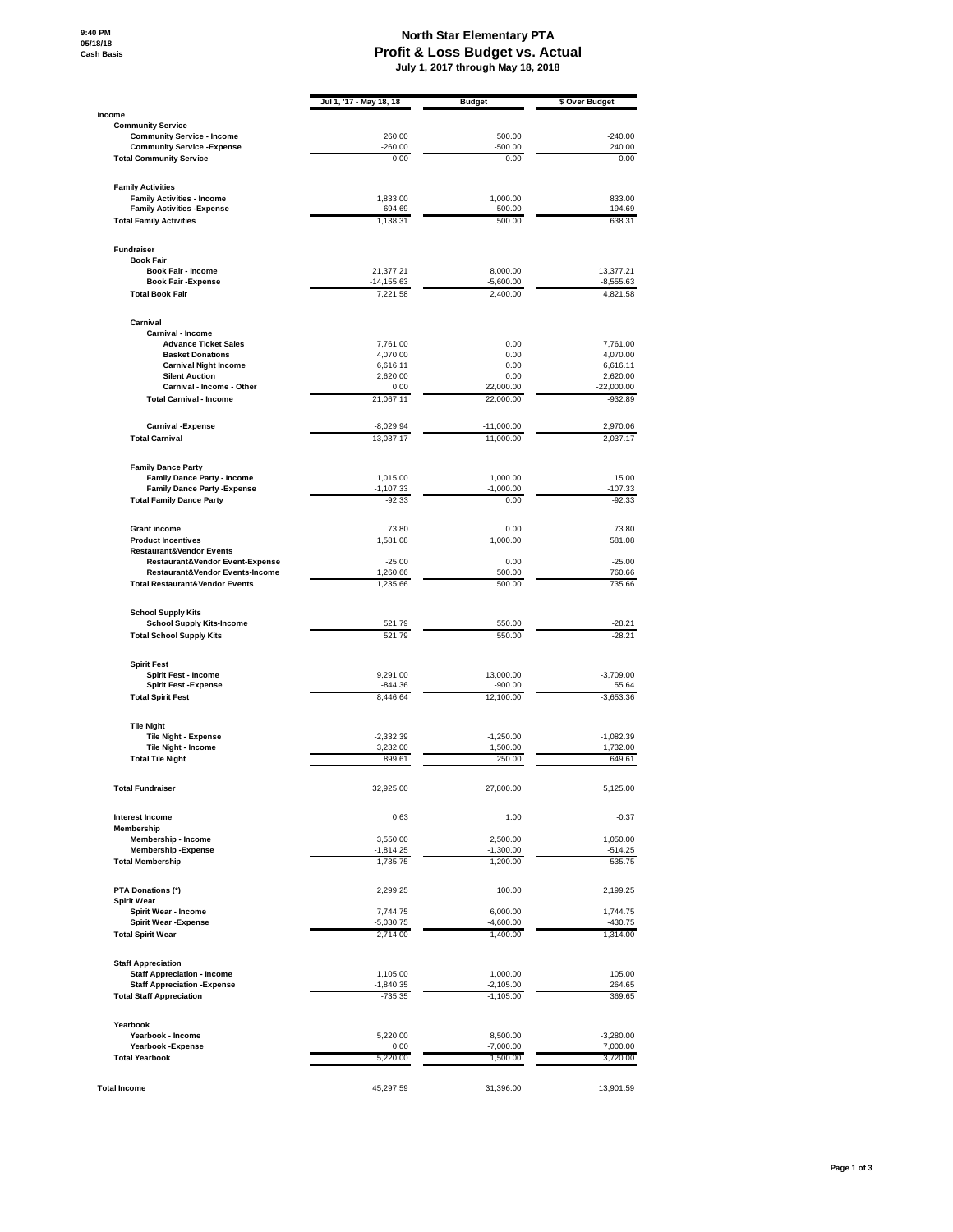## **North Star Elementary PTA Profit & Loss Budget vs. Actual July 1, 2017 through May 18, 2018**

|                                                                     | Jul 1, '17 - May 18, 18 | <b>Budget</b>       | \$ Over Budget           |
|---------------------------------------------------------------------|-------------------------|---------------------|--------------------------|
|                                                                     |                         |                     |                          |
| <b>Expense</b><br><b>Academic Competition</b>                       |                         |                     |                          |
| <b>National Geography Bee</b>                                       | 145.00                  | 145.00              | 0.00                     |
| <b>Science Olympiad</b>                                             | 0.00                    | 25.00               | $-25.00$                 |
| <b>Spelling Bee</b>                                                 | 183.50                  | 183.50              | 0.00                     |
| <b>Total Academic Competition</b>                                   | 328.50                  | 353.50              | $-25.00$                 |
| <b>Charitable Assistance</b>                                        | 16.50                   | 500.00              | $-483.50$                |
| Copy/Printing                                                       | 0.00                    | 500.00              | $-500.00$                |
| <b>Field Day</b>                                                    | 72.74                   | 250.00              | $-177.26$                |
| <b>Fifth Grade Activities</b>                                       | 912.00                  | 1.200.00            | $-288.00$                |
| <b>Garden Committee</b>                                             | 0.00                    | 500.00              | $-500.00$                |
| <b>Health and Wellness</b>                                          | 93.93                   | 200.00              | $-106.07$                |
| <b>Instructional Support</b>                                        | 1,949.95                | 2,500.00            | $-550.05$                |
| Insurance                                                           | 215.00                  | 215.00              | 0.00                     |
| Landscaping                                                         | 157.24                  | 100.00              | 57.24                    |
| <b>Post Office</b>                                                  | 0.00                    | 100.00              | $-100.00$                |
| Programs                                                            |                         |                     |                          |
| <b>ARC</b>                                                          | 1,740.00                | 1,850.00            | $-110.00$                |
| Art                                                                 | 0.00                    | 200.00              | $-200.00$                |
| <b>Assembly Programs</b>                                            | 1,350.00                | 1,200.00            | 150.00                   |
| Enrichment                                                          | 400.00                  | 400.00              | 0.00                     |
| Guidance                                                            | 0.00                    | 200.00              | $-200.00$                |
| Gym / Girls on the Run                                              | 25.99                   | 0.00                | 25.99                    |
| <b>Junior Achievement</b>                                           | 1,850.00                | 1,850.00            | 0.00                     |
| <b>Music</b>                                                        | 224.05                  | 400.00              | $-175.95$                |
| <b>Native American Day</b>                                          | 0.00                    | 150.00              | $-150.00$                |
| <b>Physical Education</b>                                           | 346.00                  | 400.00              | $-54.00$                 |
| <b>Reflections</b>                                                  | 77.50                   |                     | $-22.50$                 |
|                                                                     |                         | 100.00              |                          |
| <b>Science Programs</b>                                             | 3.660.00                | 4.500.00            | $-840.00$                |
| <b>Senior Class Annual Celebration</b><br><b>Total Programs</b>     | 0.00<br>9,673.54        | 500.00<br>11,750.00 | $-500.00$<br>$-2,076.46$ |
|                                                                     |                         |                     |                          |
| <b>PTA Operating Expense</b>                                        |                         |                     |                          |
| Professional fees for tax work                                      | 45.00                   | 45.00               | 0.00                     |
| <b>PTA Website</b>                                                  | 527.99                  | 527.99              | 0.00                     |
| <b>State Annual Conference</b>                                      | 70.00                   | 70.00               | 0.00                     |
| PTA Operating Expense - Other<br><b>Total PTA Operating Expense</b> | 217.65<br>860.64        | 430.00<br>1,072.99  | $-212.35$<br>$-212.35$   |
|                                                                     |                         |                     |                          |
| <b>Recess Equipment</b>                                             | 495.21                  | 600.00              | $-104.79$                |
| <b>Safety in School</b>                                             | 36.75                   | 100.00              | $-63.25$                 |
| <b>School and Staff Support</b>                                     | 4,701.60                | 5,750.00            | $-1,048.40$              |
| School parking space signs                                          | 199.53                  | 150.00              | 49.53                    |
| <b>Student of the Week</b>                                          | 144.77                  | 150.00              | $-5.23$                  |
| <b>Student Planner</b>                                              | 1,710.65                | 1,710.65            | 0.00                     |
| <b>Total Expense</b>                                                | 21,568.55               | 27,702.14           | $-6,133.59$              |
| <b>Net Income</b>                                                   | 23,729.04               | 3,693.86            | 20,035.18                |

**(\*)** Includes \$2,194.25 received from Alpine & Raffetto which is to pay for the 2018/19 school agendas.

| <b>Estimated income and costs to come</b>          |                |                                            |
|----------------------------------------------------|----------------|--------------------------------------------|
| <b>Staff Appreciation - Expense</b>                | (100.00)       |                                            |
| Yearbook - Income                                  | 3,280.00       |                                            |
| Yearbook - Expense                                 | (6,917.40)     |                                            |
| Copy/Printing                                      | (500.00)       |                                            |
| <b>Field Day</b>                                   | (177.26)       |                                            |
| <b>Fifth Grade Activities</b>                      | (288.00)       |                                            |
| Garden Committee                                   | (500.00)       |                                            |
| <b>Health and Wellness</b>                         | (106.07)       |                                            |
| <b>Instructional Support</b>                       |                | (500.00) Grants awarded, yet to be claimed |
| Programs: Art                                      | (200.00)       |                                            |
| Programs: Guidance                                 | (200.00)       |                                            |
| Programs: Music                                    | (175.95)       |                                            |
| Programs: Native American Day                      | (150.00)       |                                            |
| Programs: Physical Education                       | (54.00)        |                                            |
| Programs: Senior Class Annual Celebration          | (500.00)       |                                            |
| Safety in School                                   | (63.25)        |                                            |
| School and Staff Support                           | (1,048.40)     |                                            |
|                                                    |                |                                            |
|                                                    | 15,528.71      |                                            |
| Deduct                                             |                |                                            |
| Donation from Alpine & Rafetto for 2018/19 agendas | (2, 194.25)    |                                            |
|                                                    |                |                                            |
| Add                                                |                |                                            |
| Extra spend from prior years                       | 1,211.45       |                                            |
|                                                    |                |                                            |
| <b>Estimated net income</b>                        | 14,545.91      |                                            |
|                                                    |                |                                            |
| <b>PROPOSED GIFTS</b>                              |                |                                            |
| Outdoor classroom                                  | 6,000.00 Up to |                                            |
| Cafeteria sound system                             | 2.758.40       |                                            |
| Buddy bench                                        | 1,000.00 Up to |                                            |
| Playground maintenance                             | 2,500.00 Up to |                                            |
| Art                                                | 1,000.00 Up to |                                            |
| Library                                            | 2,500.00 Up to |                                            |
|                                                    | 15.758.40      |                                            |